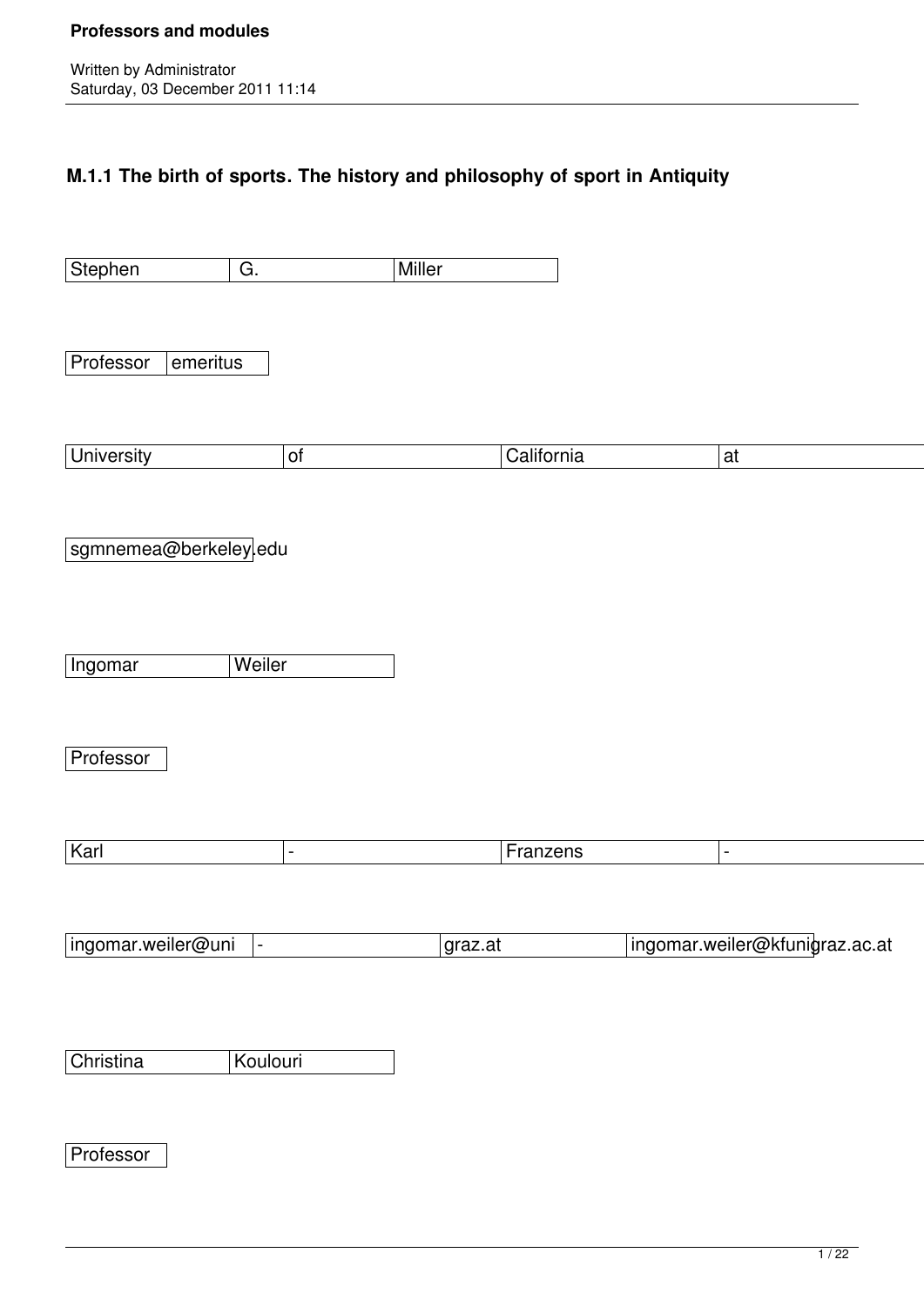|                       | <b>University</b> |                |                |  |
|-----------------------|-------------------|----------------|----------------|--|
| Panteion              |                   | $\blacksquare$ | Athens         |  |
|                       |                   |                |                |  |
| chkoulou@otenet.gr    |                   |                |                |  |
|                       |                   |                |                |  |
|                       |                   |                |                |  |
| Zinon                 | Papakonstantinou  |                |                |  |
|                       |                   |                |                |  |
| Lecturer              |                   |                |                |  |
|                       |                   |                |                |  |
| <b>University</b>     | $\overline{of}$   | Athens         |                |  |
|                       |                   |                |                |  |
|                       |                   |                |                |  |
| zpapak@arch.uoa.gr    |                   |                |                |  |
|                       |                   |                |                |  |
|                       |                   |                |                |  |
| Werner                | Petermandl        |                |                |  |
|                       |                   |                |                |  |
| Lecturer              |                   |                |                |  |
|                       |                   |                |                |  |
| Karl                  |                   | Franzens       | $\blacksquare$ |  |
|                       |                   |                |                |  |
| werner.petermandl@uni |                   |                |                |  |
|                       |                   | graz.at        |                |  |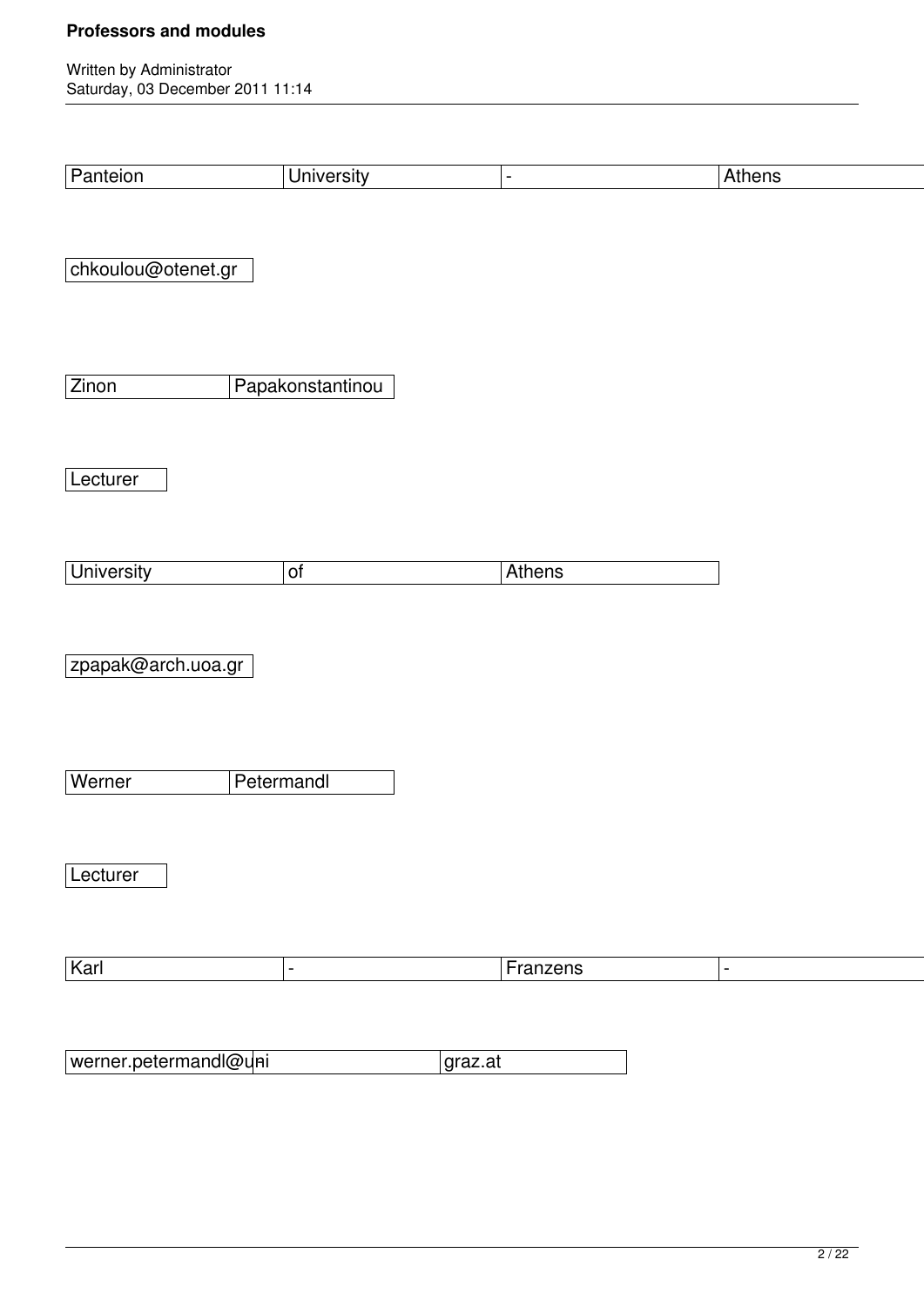Written by Administrator Saturday, 03 December 2011 11:14

**M.1.2 The modern Olympic Games (revival, historic development of the Summer and Wi nter Olympic Games social , political and cultural aspects of the Olympic Games - Olympic Institutions - Olympic Law ) Ian** Frank Jobling Honorary **Professor** 

| University | U. | Queensland |
|------------|----|------------|
|            |    |            |

ianj@hms.uq.edu.au

| $-1$<br><b>robert</b><br>'N. | n<br> | سد<br>--- |
|------------------------------|-------|-----------|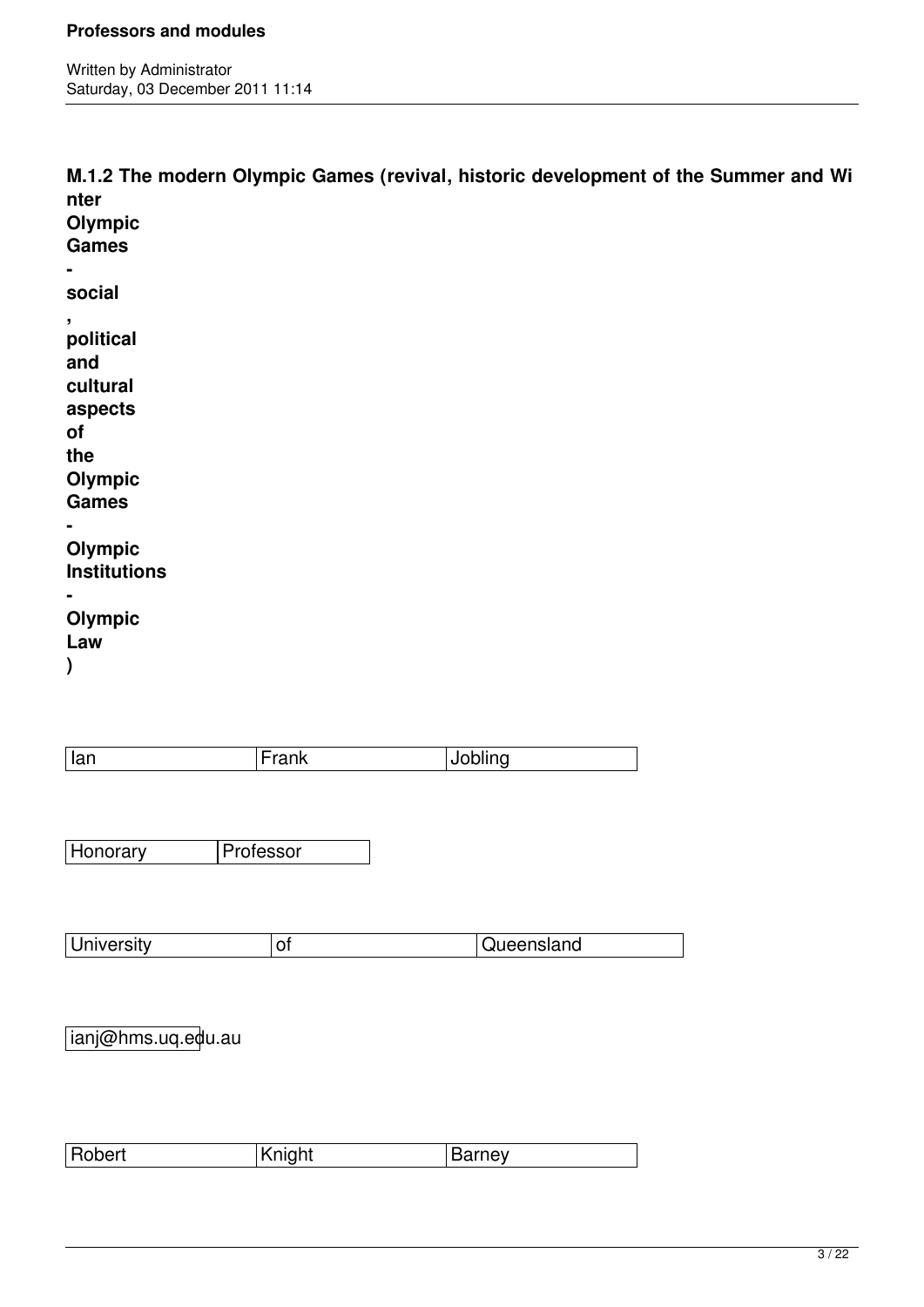| Professor                    | emeritus          |             |         |  |
|------------------------------|-------------------|-------------|---------|--|
| <b>University</b>            | $\overline{of}$   | Western     | Ontario |  |
| rkbarney@uwo.ca              |                   |             |         |  |
| Konstantinos                 | Georgiadis        |             |         |  |
| Professor                    |                   |             |         |  |
| <b>University</b>            | $\overline{of}$   | Peloponnese |         |  |
| kgeorgia@uop.gr              |                   |             |         |  |
| Karl                         | Lennartz          |             |         |  |
| Professor                    |                   |             |         |  |
| Sport                        | <b>University</b> | Cologne     |         |  |
| lennartz@t<br>$\blacksquare$ | online.de         |             |         |  |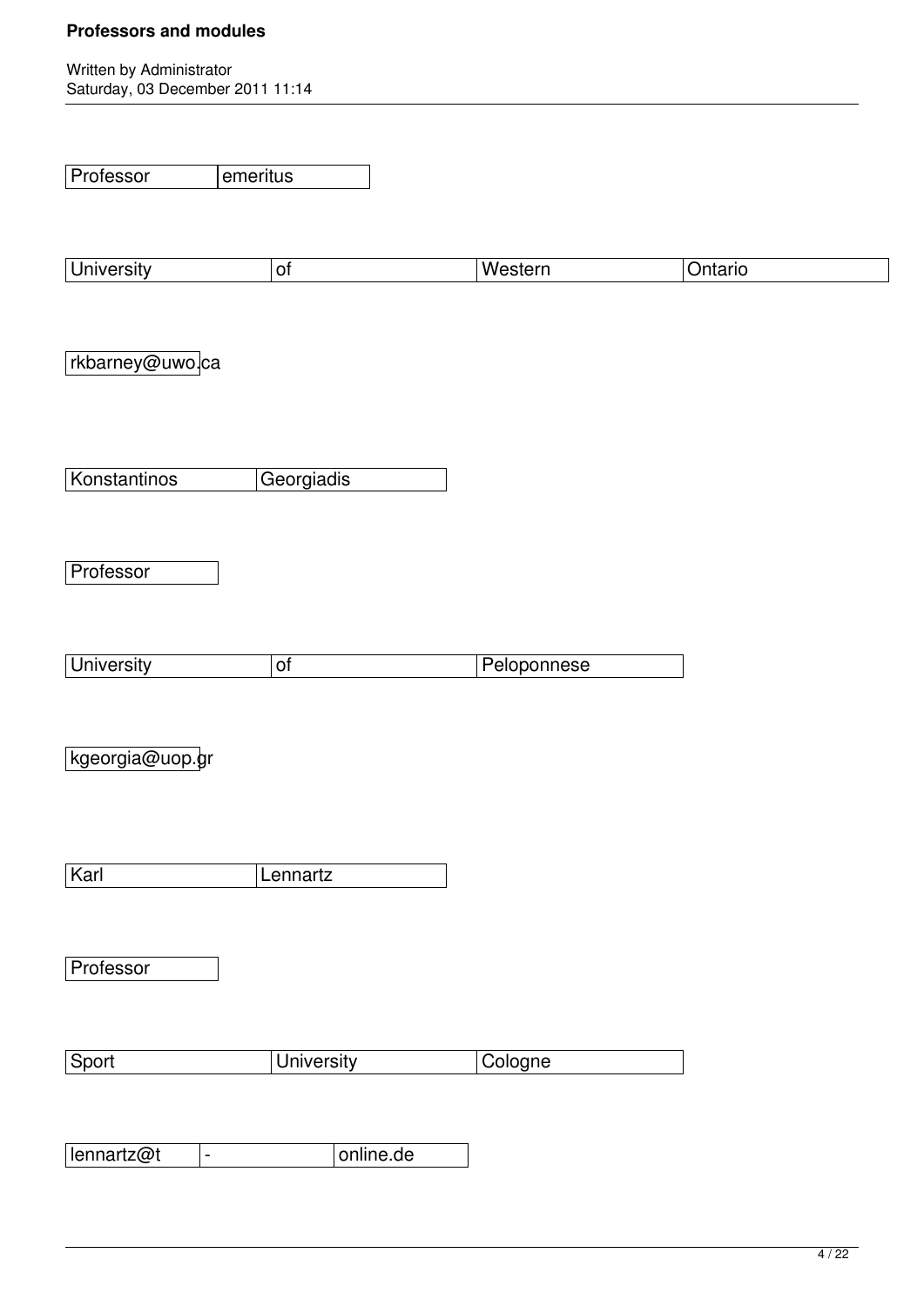Written by Administrator Saturday, 03 December 2011 11:14

**M. 1.3 Olympic Pedagogy I: Development and implementation of Olympic Education pro grams**

| ın     |
|--------|
| school |

Konstantinos Georgiadis

Professor

|  | -<br>$-$<br>.<br>$\sim$ |
|--|-------------------------|
|  |                         |

kgeorgia@uop.gr

Roland Naul

**Professor** 

| . .<br><b>University</b><br><b>uisburc</b> |
|--------------------------------------------|
|--------------------------------------------|

roland.naul@uni - due.de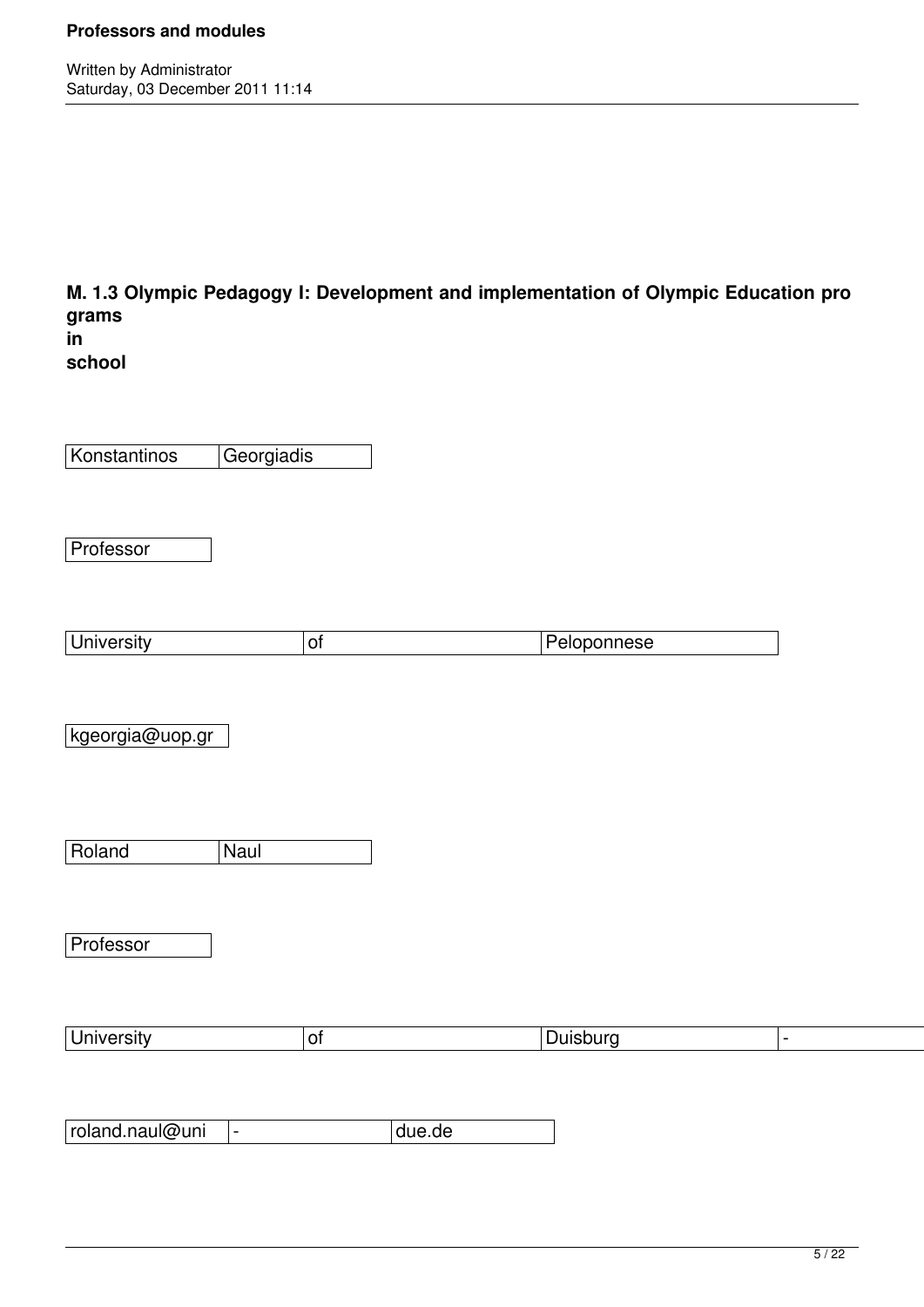| $\frac{1}{2}$            |             |             |  |
|--------------------------|-------------|-------------|--|
|                          |             |             |  |
|                          |             |             |  |
| Michal                   | Bronikowski |             |  |
|                          |             |             |  |
| Associate                | Professor   |             |  |
|                          |             |             |  |
|                          |             |             |  |
|                          |             |             |  |
|                          |             |             |  |
| <b>University</b>        | School      | $ $ of      |  |
|                          |             |             |  |
|                          |             |             |  |
|                          |             |             |  |
| bronikowski.michal@wp.pl |             |             |  |
|                          |             |             |  |
|                          |             |             |  |
|                          |             |             |  |
|                          |             |             |  |
| Konstantinos             | Mountakis   |             |  |
|                          |             |             |  |
| Associate                | Professor   |             |  |
|                          |             |             |  |
|                          |             |             |  |
| <b>University</b>        | $ $ of      | Peloponnese |  |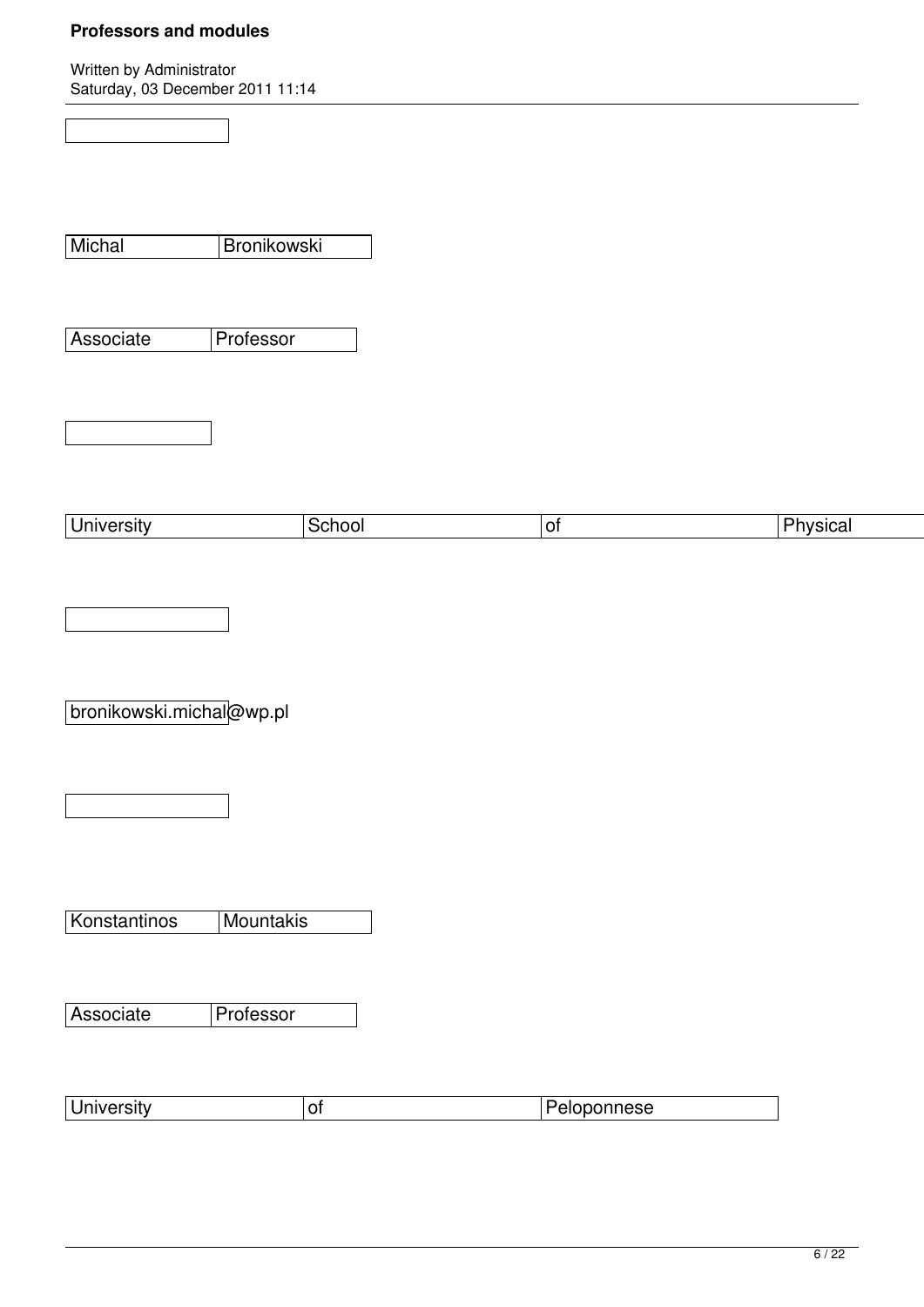Written by Administrator Saturday, 03 December 2011 11:14

kmudakis@uop.gr

| Deanna | Louise | <b>Binder</b> |
|--------|--------|---------------|
|        |        |               |

| International | <b>Education</b> | <b>Consultant</b> |
|---------------|------------------|-------------------|
|               |                  |                   |

Deanna.Binder@shaw.ca

## **M.1.4 Sport and Ethics-Olympic Philosophy**

Michael McNamee

**Professor** 

Swansea **University** 

m.j.mcnamee@swansea.ac.uk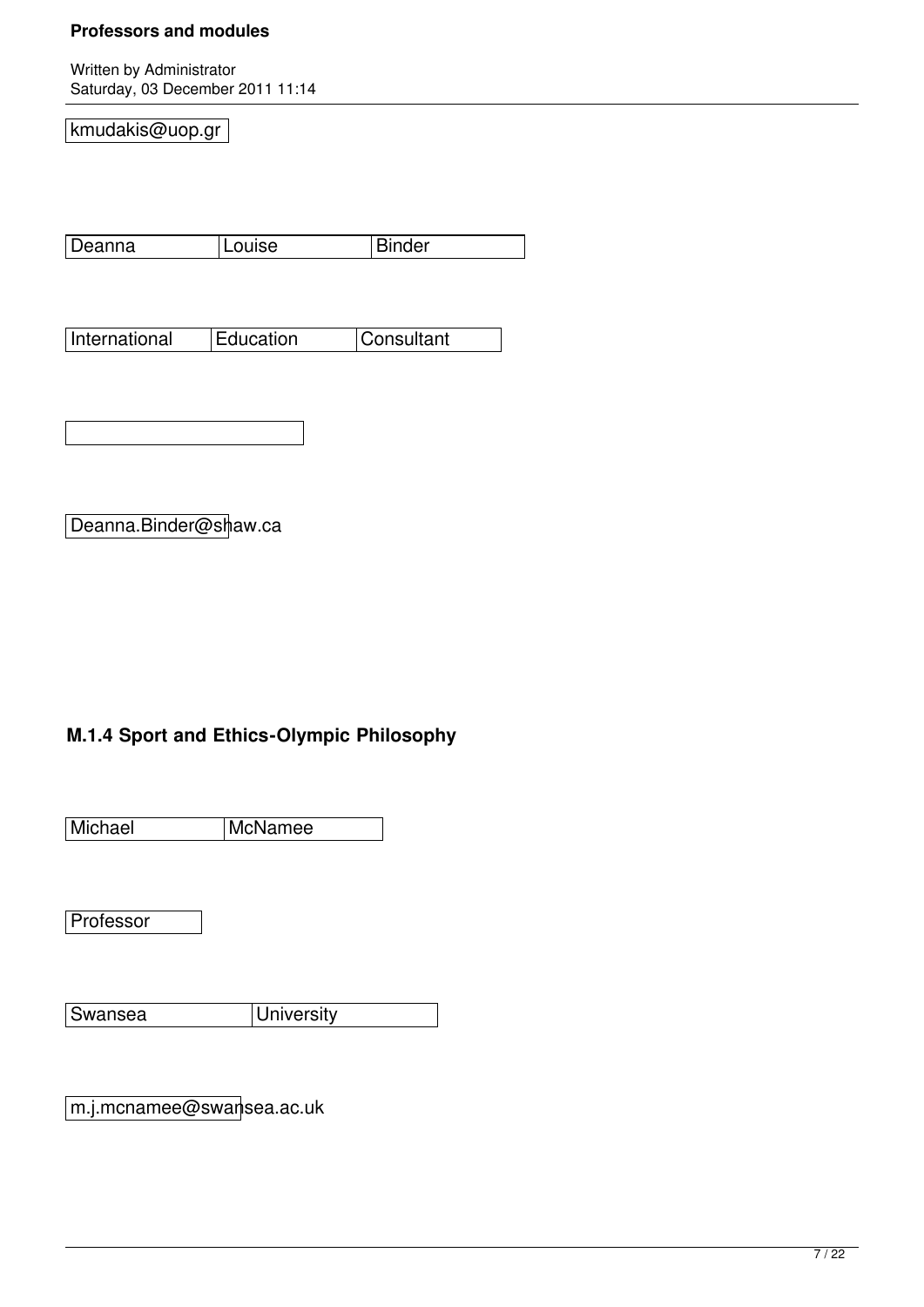Written by Administrator Saturday, 03 December 2011 11:14

Silvan James Parry

**Professor** 

| $C$ <sub>ho</sub><br>arles<br><u>ona</u><br>. | . | 'ır |  |
|-----------------------------------------------|---|-----|--|

s.j.parry@leeds.ac.uk

Cesar Roberto Torres

Associate Professor

| $\sim$ | . נ | . . | <b>New</b> | ≅ri∠ ∶    |
|--------|-----|-----|------------|-----------|
| ww     |     |     | ____       | $\ddotsc$ |

crtorres@brockport.edu

Irena P. Martínková

Associate Professor

| $\sim$ h.<br> Charles<br>.<br>∟מוו∩ר<br>ın<br>SITV<br>uu |  |
|----------------------------------------------------------|--|
|----------------------------------------------------------|--|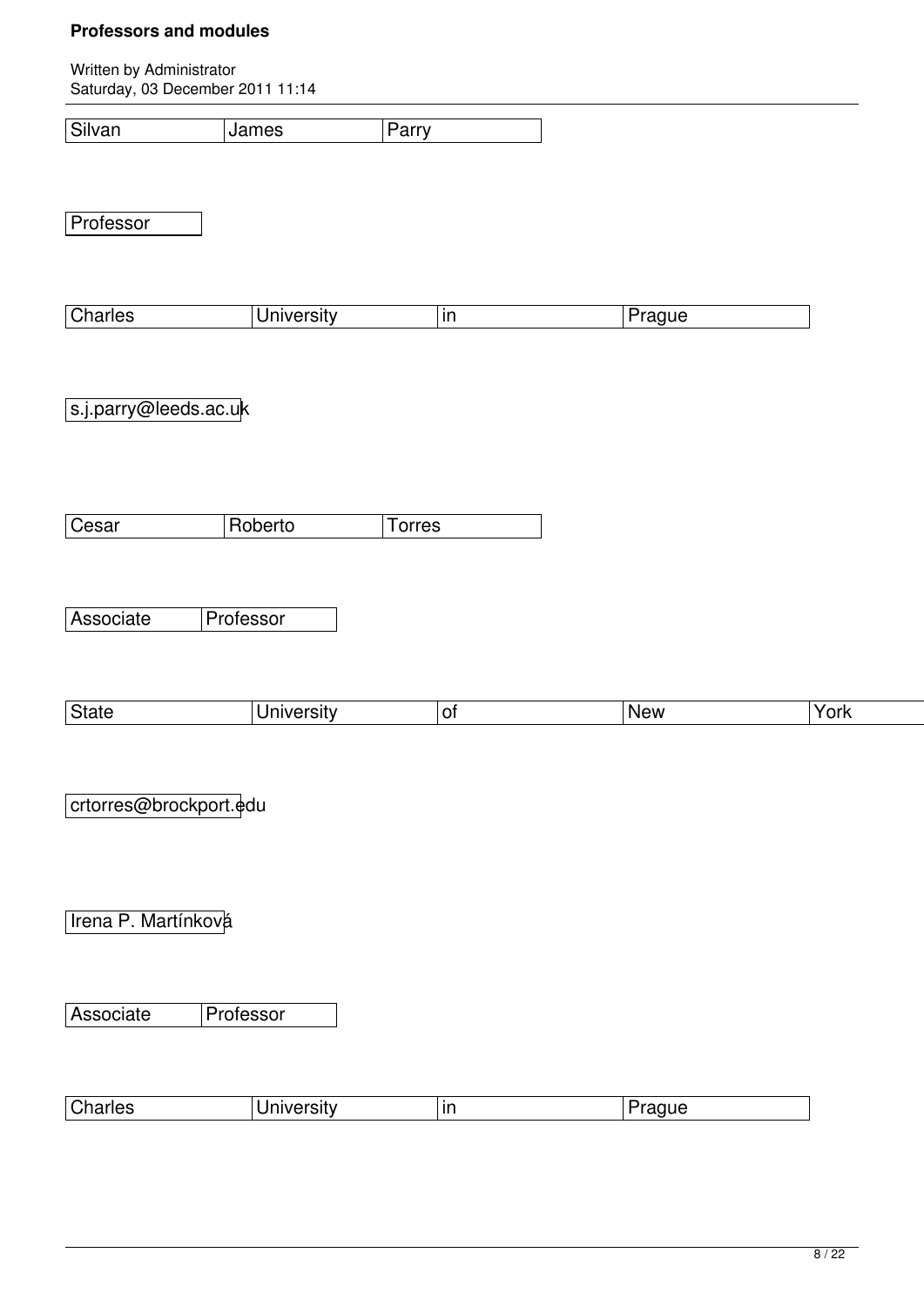Written by Administrator Saturday, 03 December 2011 11:14

martinkova.ftvs@seznam.cz

## **The role, organization and operation of Olympic museums and libraries**

Oudatzi Kiriaki

Lecturer

| - |  |  |
|---|--|--|
|   |  |  |

director@olympicmuseum.org.gr

## **Financial management of sports organization**

Avgerinou Vassiliki

Assistant Professor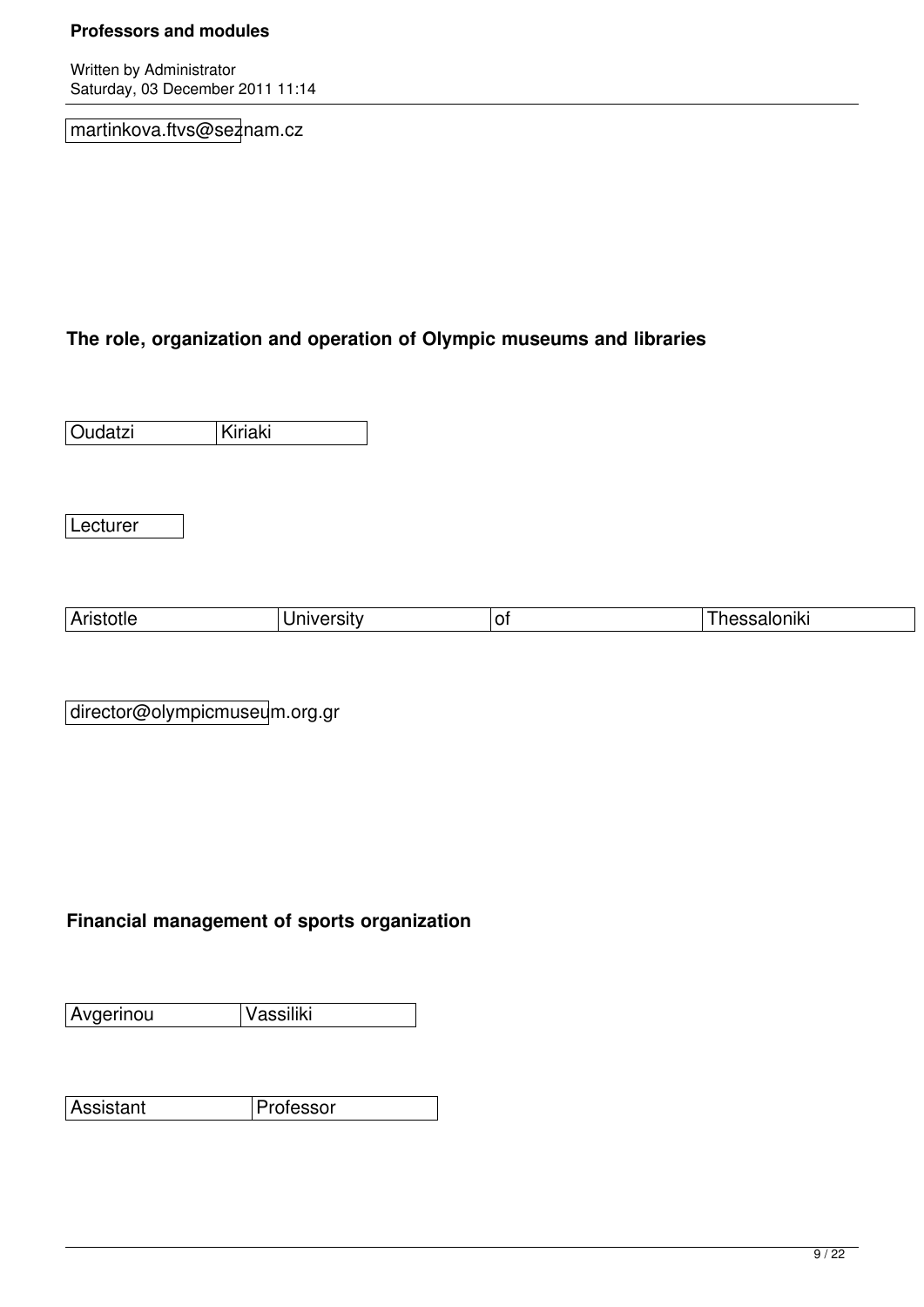Written by Administrator Saturday, 03 December 2011 11:14

University of Peloponnese

vasavg@uop.gr

## **International relations**

Gangas Dionisios

Honorary **Professor** 

| Panteion<br>-- - | 3 ISIIV | $\sim$ 12 $\sim$<br>nens |
|------------------|---------|--------------------------|

gangas@ontelecoms.gr

Gargalianos Dimitrios

Associate Professor

| ה ו<br>∣Democritus<br>.<br>------ | - | --- - |
|-----------------------------------|---|-------|
|-----------------------------------|---|-------|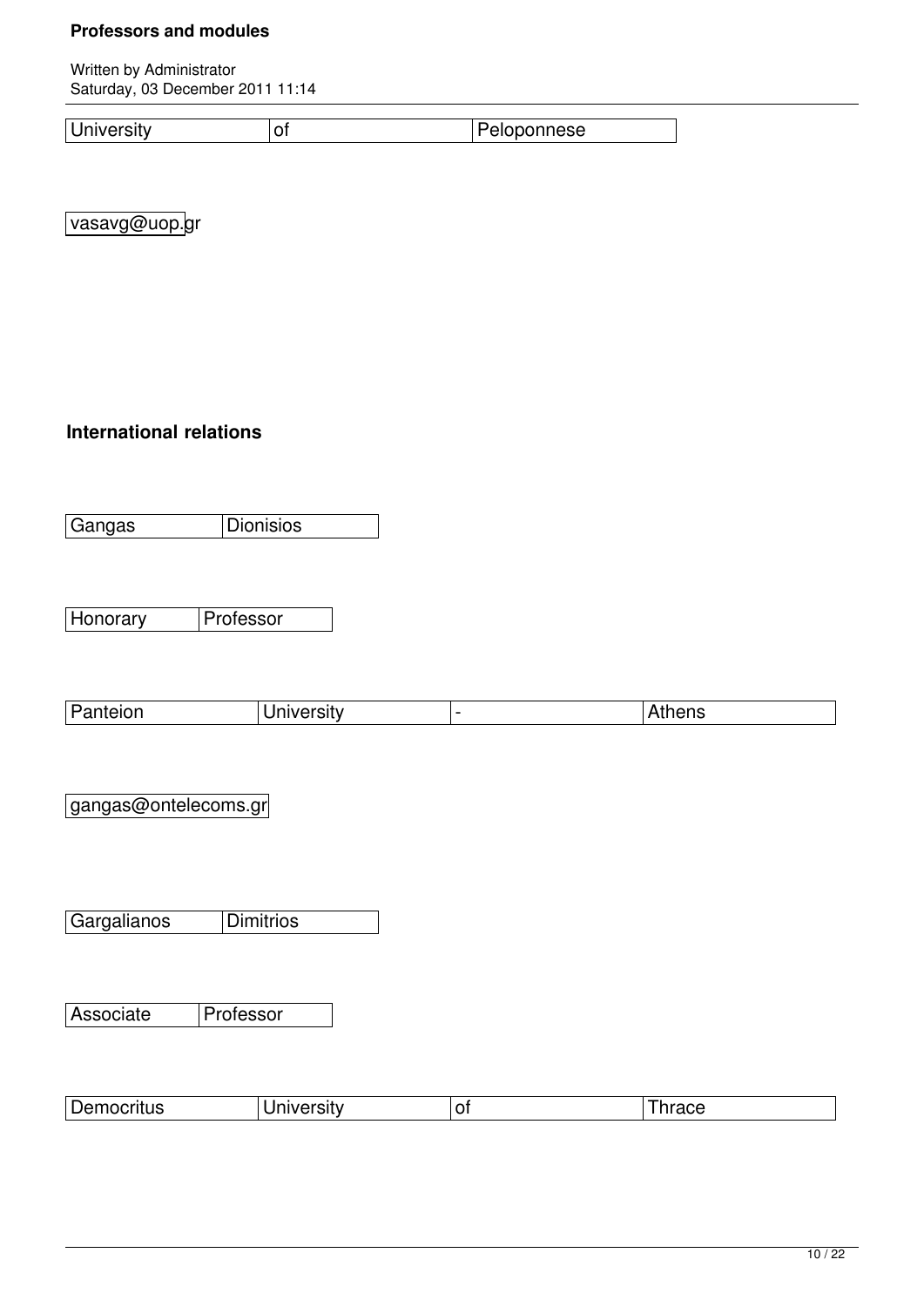Written by Administrator Saturday, 03 December 2011 11:14

dimitris\_gargalianos@hotmail.com

Chatzigianni Efthalia

Assistant Professor

University of Peloponnese

echatzi1@hotmail.com

**M.2.1: Olympic Pedagogy II: Development and implementation of Olympic education pro grams for**

## **schools**

**.**

Kostas Georgiadis

**Professor** 

| المتحدد والمالي<br><i>A</i> IIVERSILY | ∼ | aloponnese |
|---------------------------------------|---|------------|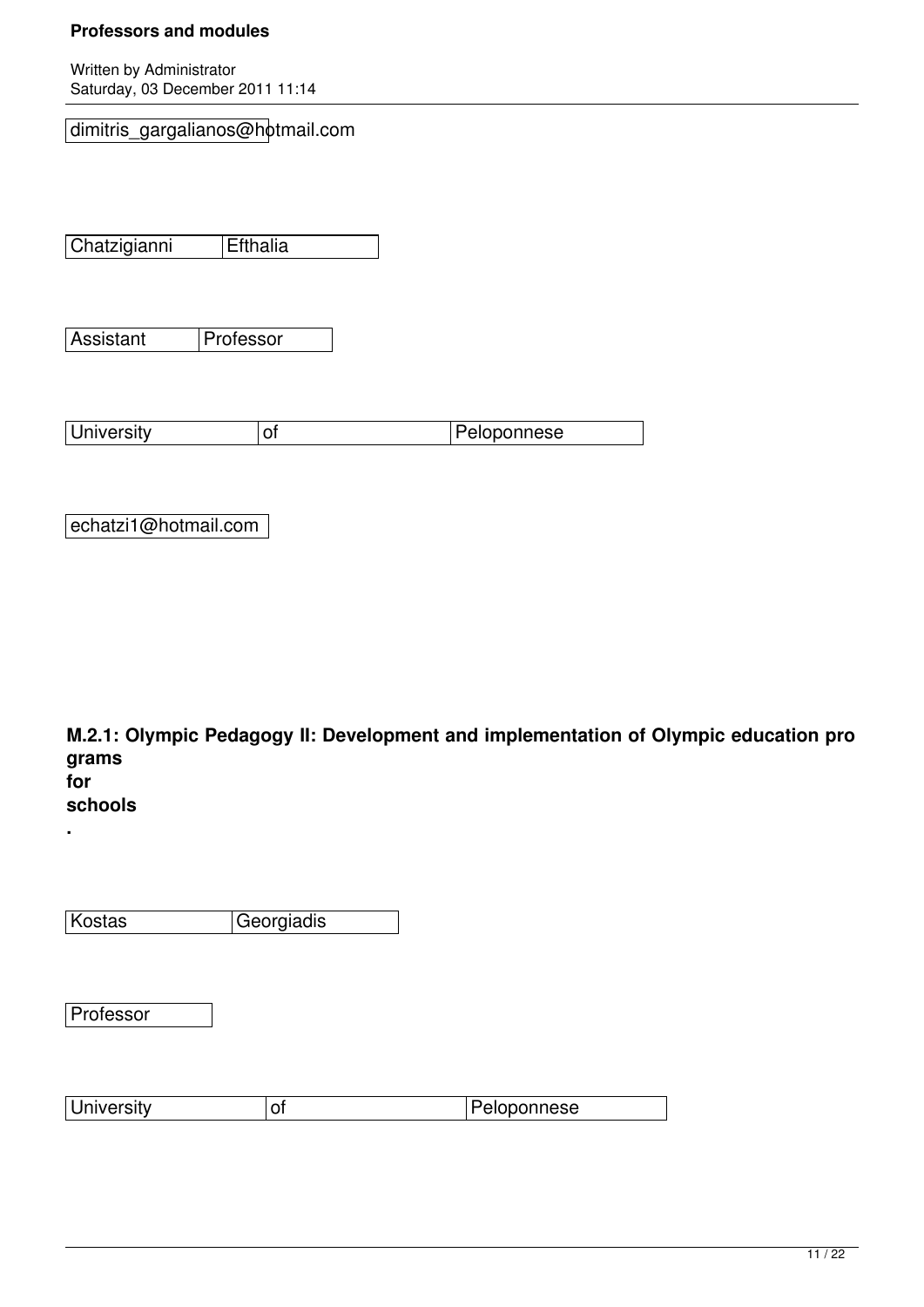Written by Administrator Saturday, 03 December 2011 11:14

| kgeorgia@uop.gr |  |  |
|-----------------|--|--|
|                 |  |  |

Axel Horn

**Professor** 

|  | University<br>O1<br>. <u>.</u> .<br>₩<br>catio<br>אור<br>н. |
|--|-------------------------------------------------------------|
|--|-------------------------------------------------------------|

axel\_horn\_prof@hotmail.com

Kostas Mountakis

Associate Professor

| ∣University | Peloponnese |
|-------------|-------------|

kmudakis@uop.gr

Deanna Louise Binder

International Education Consultant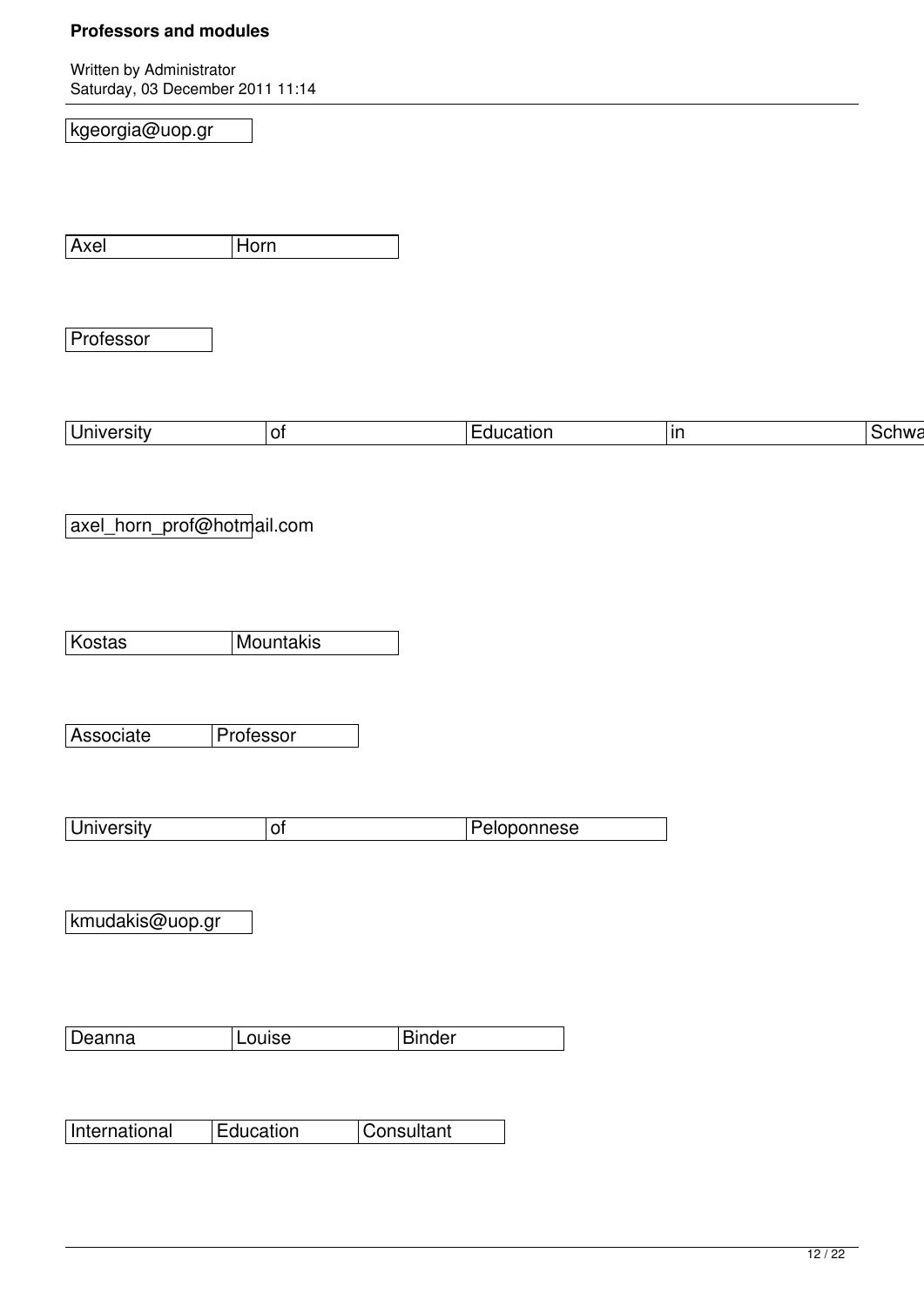Written by Administrator Saturday, 03 December 2011 11:14

Deanna.Binder@shaw.ca

### **M.2.2: Evaluation of Olympic education programs; research methodology**

| Athanasios | f |
|------------|---|
|            |   |

| Associate | Professor |
|-----------|-----------|
|           |           |

| University | Peloponnese |
|------------|-------------|

a.katsis@gmail.com

Georgios Sideridis

Associate Professor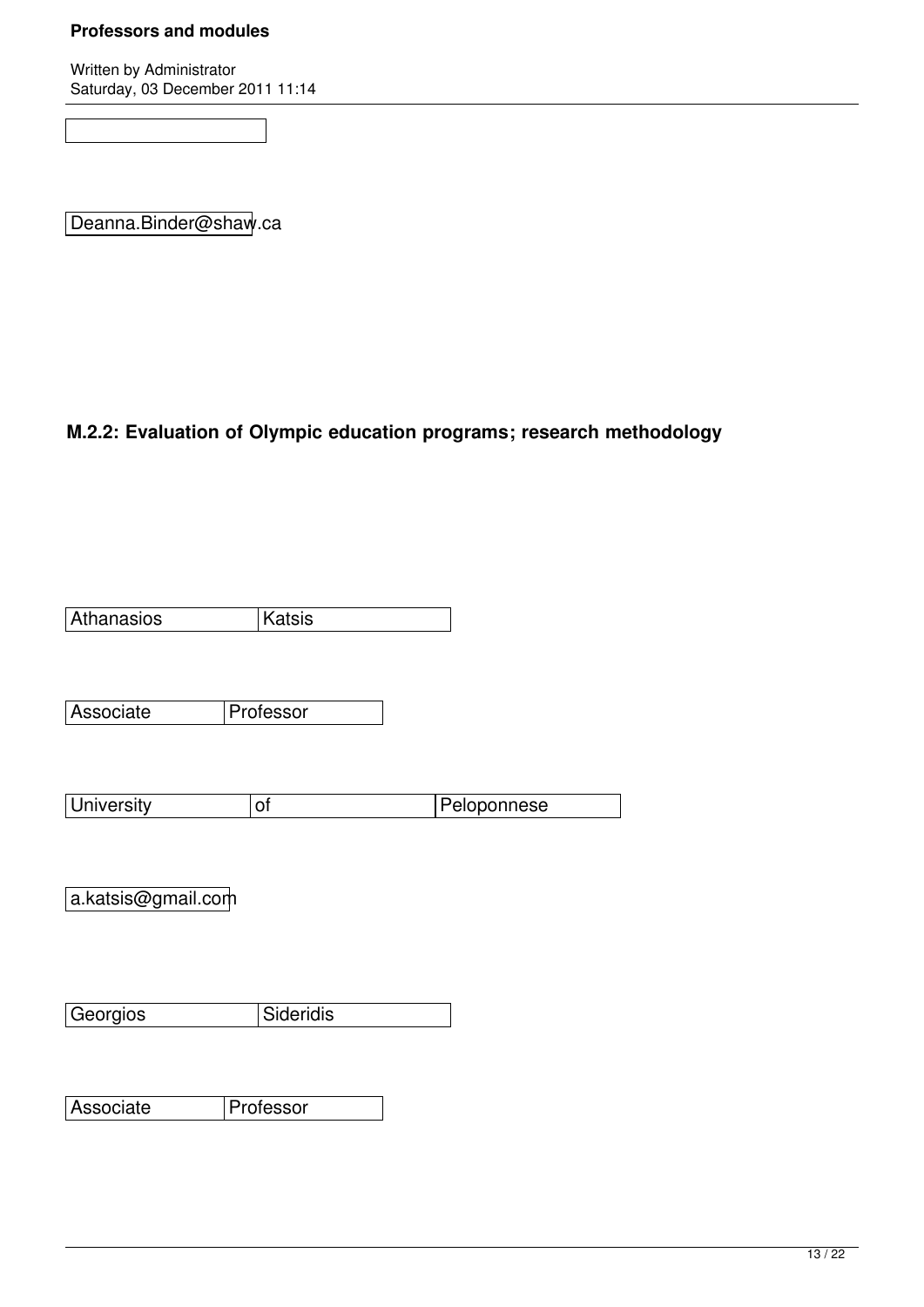Written by Administrator Saturday, 03 December 2011 11:14

sideridis@psy.soc.uoc.gr

Konstantinos Dimopoulos

Assistant Professor

| University | Peloponnese |
|------------|-------------|

dimop@uop.gr

Travlos **Antonios** 

| Professor<br>Assistant |  |
|------------------------|--|
|------------------------|--|

| University | Peloponnese |
|------------|-------------|

atravlos@uop.gr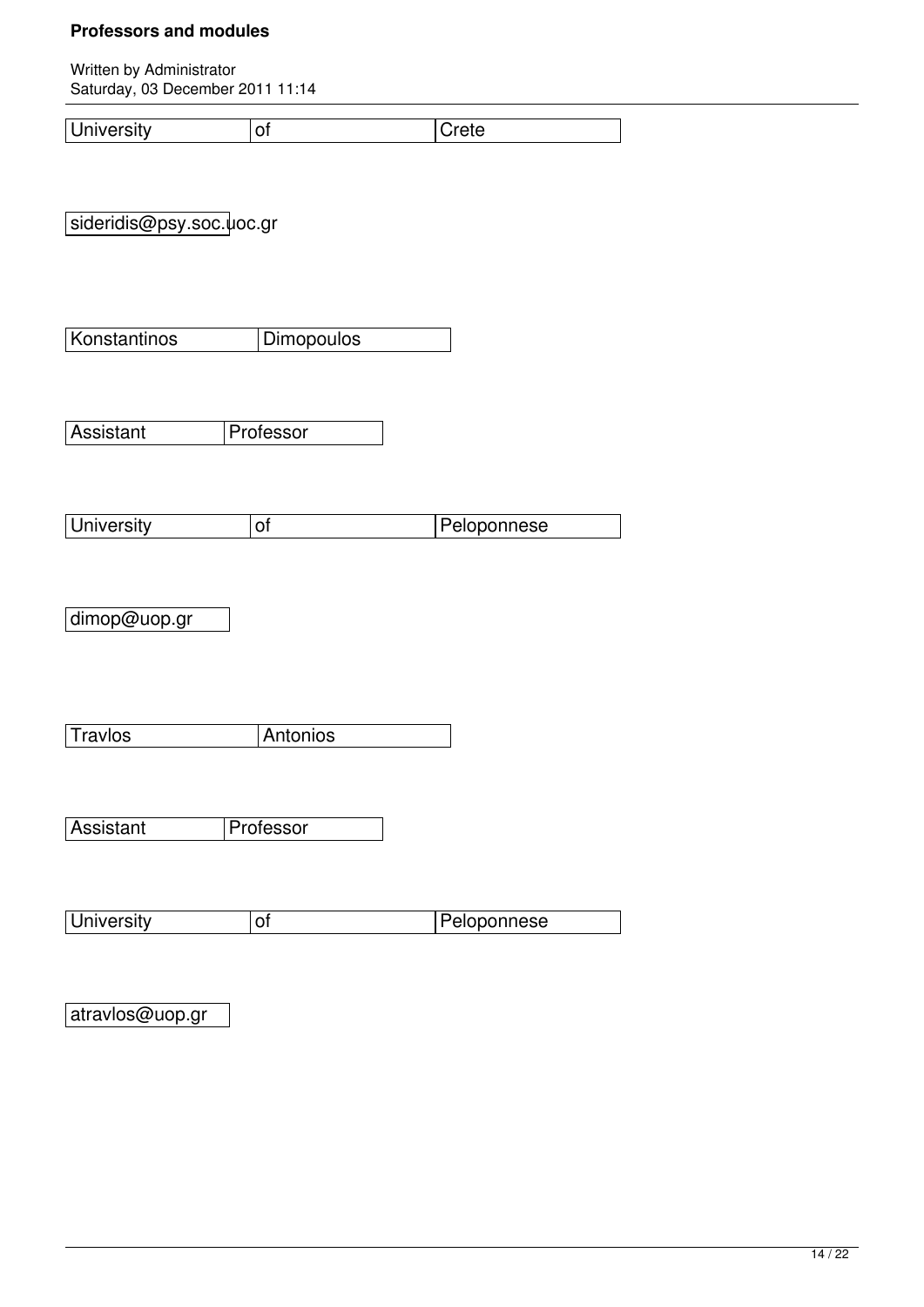**M.2.3: Olympic Games Organization and Management (technology, media, financial man agement**

**, communication**

**, etc**

**.)**

| angas<br>Gź<br>$-$ | ้วnisios |
|--------------------|----------|
|                    |          |

Honorary Pofessor

| Panteion | Jniversity |
|----------|------------|

gangas@ontelecoms.gr

| Susan | :laıne | <b>Brownell</b> |
|-------|--------|-----------------|

**Professor** 

| <b>University</b><br>. . | Missouri |
|--------------------------|----------|
|--------------------------|----------|

|  | _ouis<br>. |
|--|------------|
|--|------------|

| sbrownell@umsl.edu |  |
|--------------------|--|
|--------------------|--|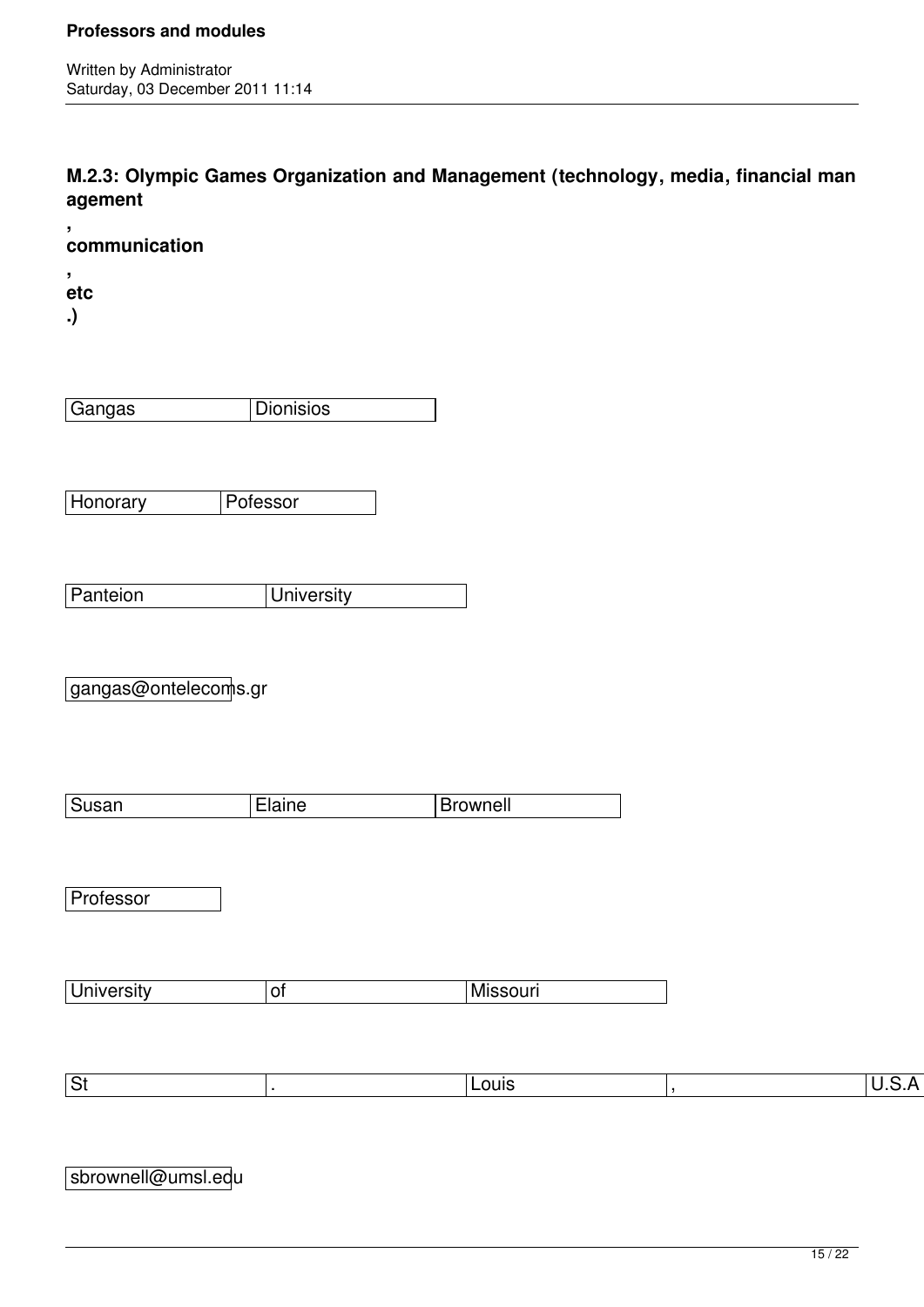| Kostas              | Georgiadis |             |
|---------------------|------------|-------------|
|                     |            |             |
|                     |            |             |
| Professor           |            |             |
|                     |            |             |
|                     |            |             |
| <b>University</b>   | of         | Peloponnese |
|                     |            |             |
|                     |            |             |
|                     |            |             |
| kgeorgia@uop.gr     |            |             |
|                     |            |             |
|                     |            |             |
|                     |            |             |
| Panagiotopoulou     | Kalliroi   |             |
|                     |            |             |
|                     |            |             |
| Professor           |            |             |
|                     |            |             |
|                     |            |             |
|                     |            |             |
|                     |            |             |
|                     |            |             |
|                     |            |             |
| University          | of         | Athens      |
|                     |            |             |
|                     |            |             |
| rpanag@media.uoa.gr |            |             |
|                     |            |             |
|                     |            |             |
|                     |            |             |
| Kostas              | Kartalis   |             |
|                     |            |             |
|                     |            |             |
|                     |            |             |
| Associate           | Professor  |             |
|                     |            |             |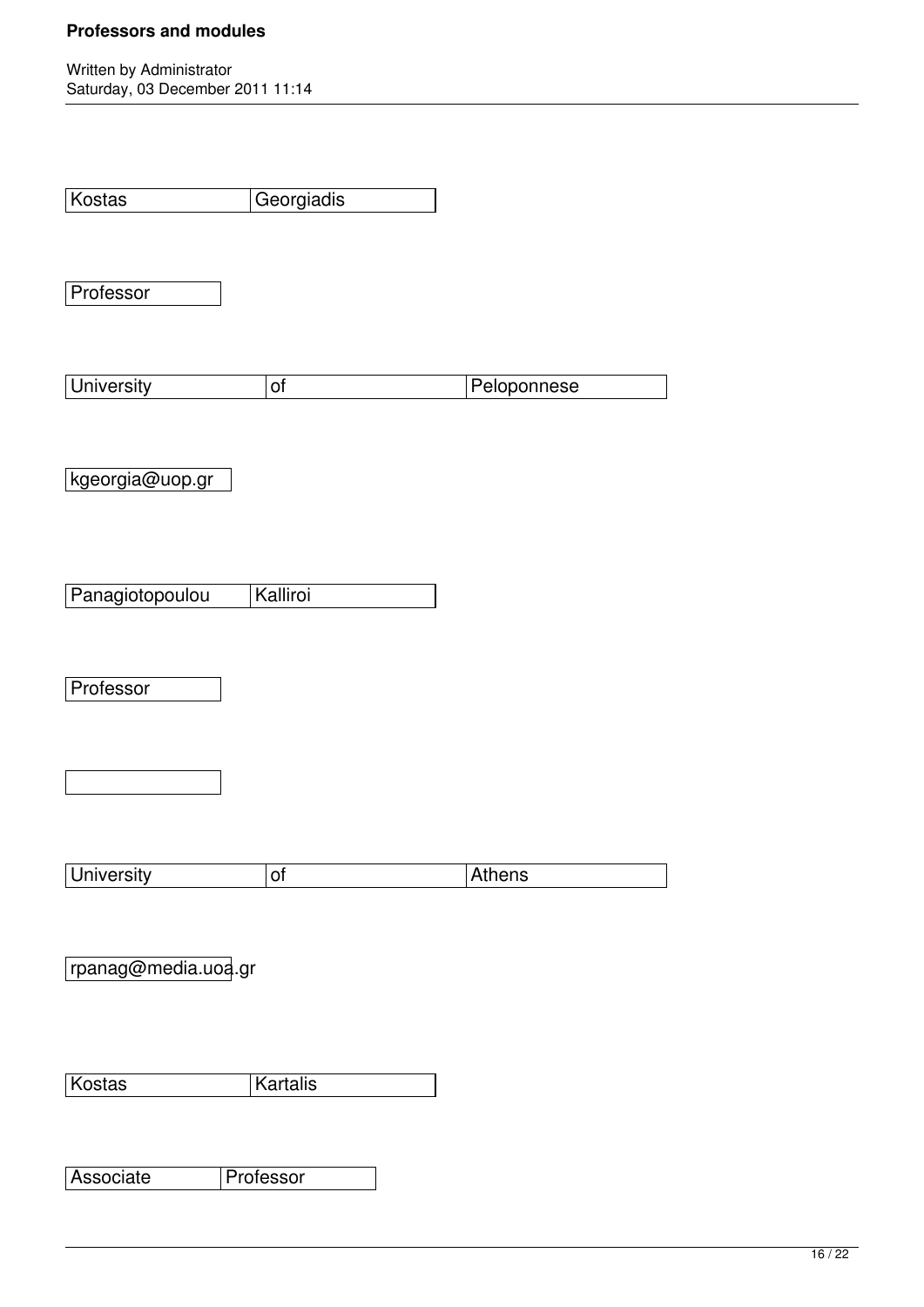| <b>University</b>        | of         | Athens      |
|--------------------------|------------|-------------|
| k.kartalis@parliament.gr |            |             |
| Avgerinou                | Vassiliki  |             |
| Assistant                | Professor  |             |
| <b>University</b>        | of         | Peloponnese |
| vasavg@uop.gr            |            |             |
| Vrontou                  | Ourania    |             |
| Lecturer                 |            |             |
| <b>University</b>        | of         | Peloponnese |
| ovrondou@yahoo.gr        |            |             |
| Eleni                    | Theodoraki |             |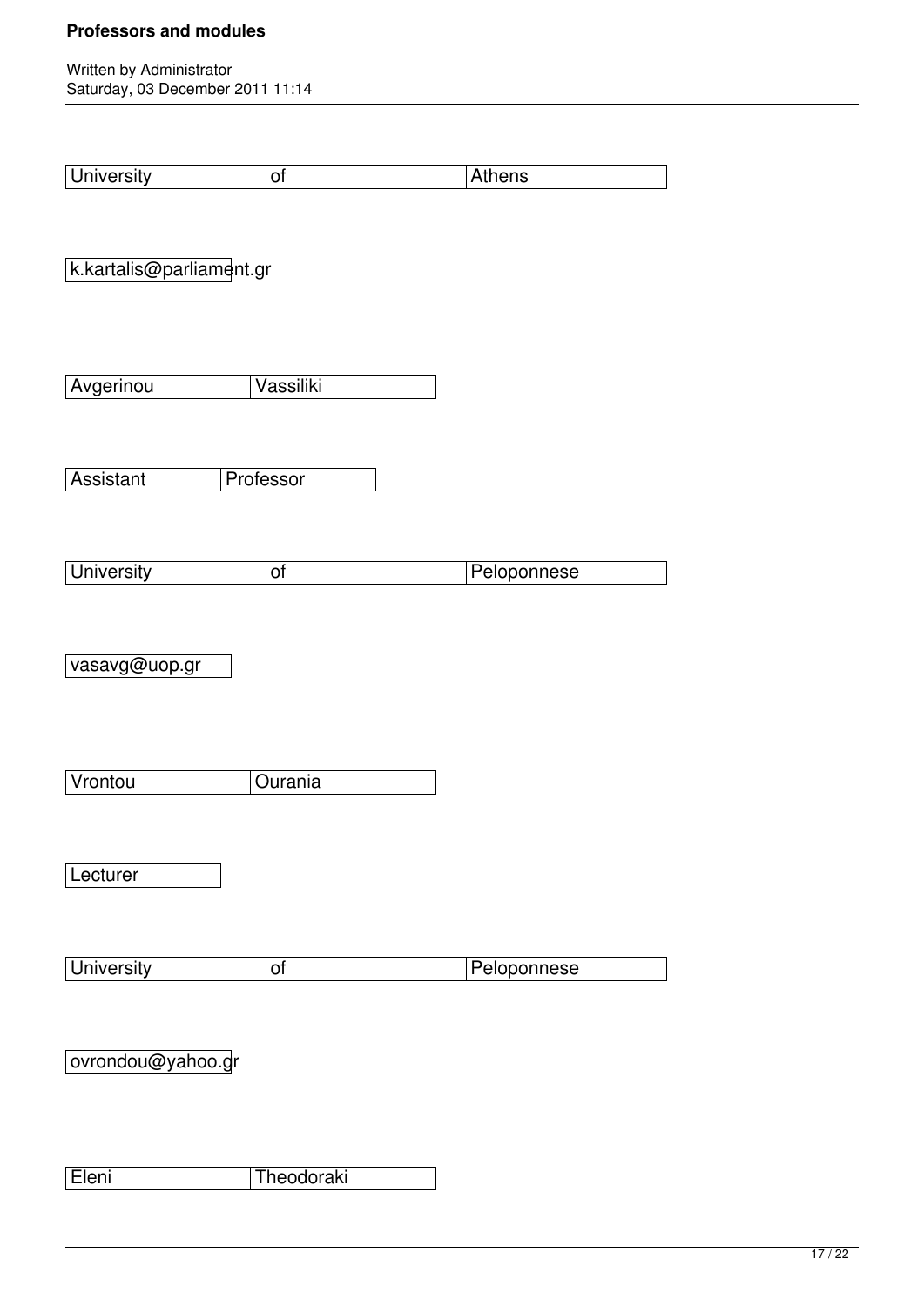Written by Administrator Saturday, 03 December 2011 11:14

Reader

Edinburg Napier University

E.Theodoraki@napier.ac.uk

### **M.2.4: Olympic sponsoring and marketing**

Richard Burton

Professor

Syracuse University

rhburton@syr.edu

John A. Davis

**Professor**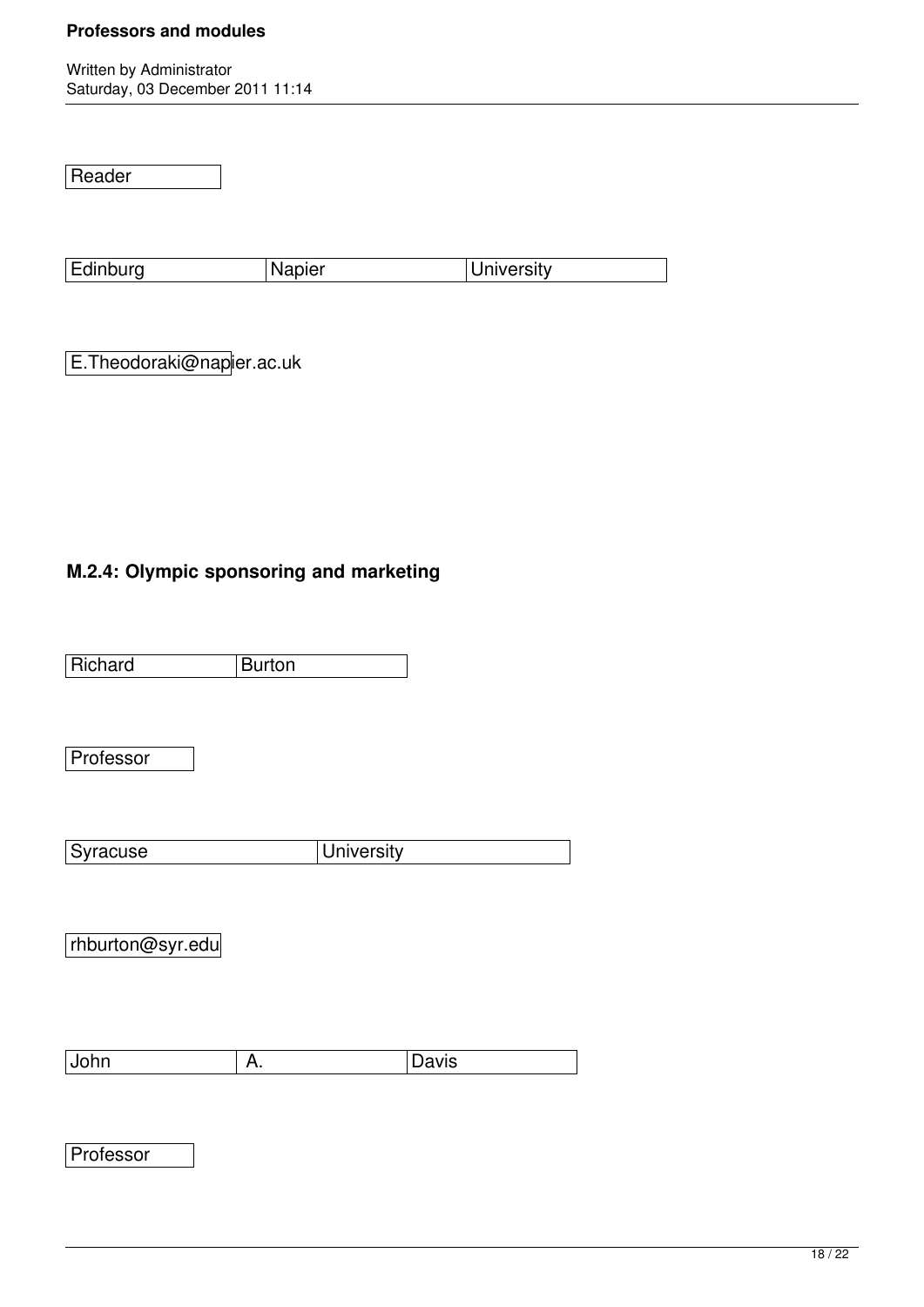Written by Administrator Saturday, 03 December 2011 11:14

| Emerson | ;ollege |               |
|---------|---------|---------------|
| Boston  |         | Massachusetts |

john@brandnewview.com

Associate Professor

|  | -<br>. |
|--|--------|
|  |        |

john\_douvis@yahoo.com

Seguin Benoit

Associate Professor

| Iniversity<br>a inivers<br>$\cdot$ | -<br>יש | ≀ttawa |
|------------------------------------|---------|--------|
|------------------------------------|---------|--------|

bseguin@uOttawa.ca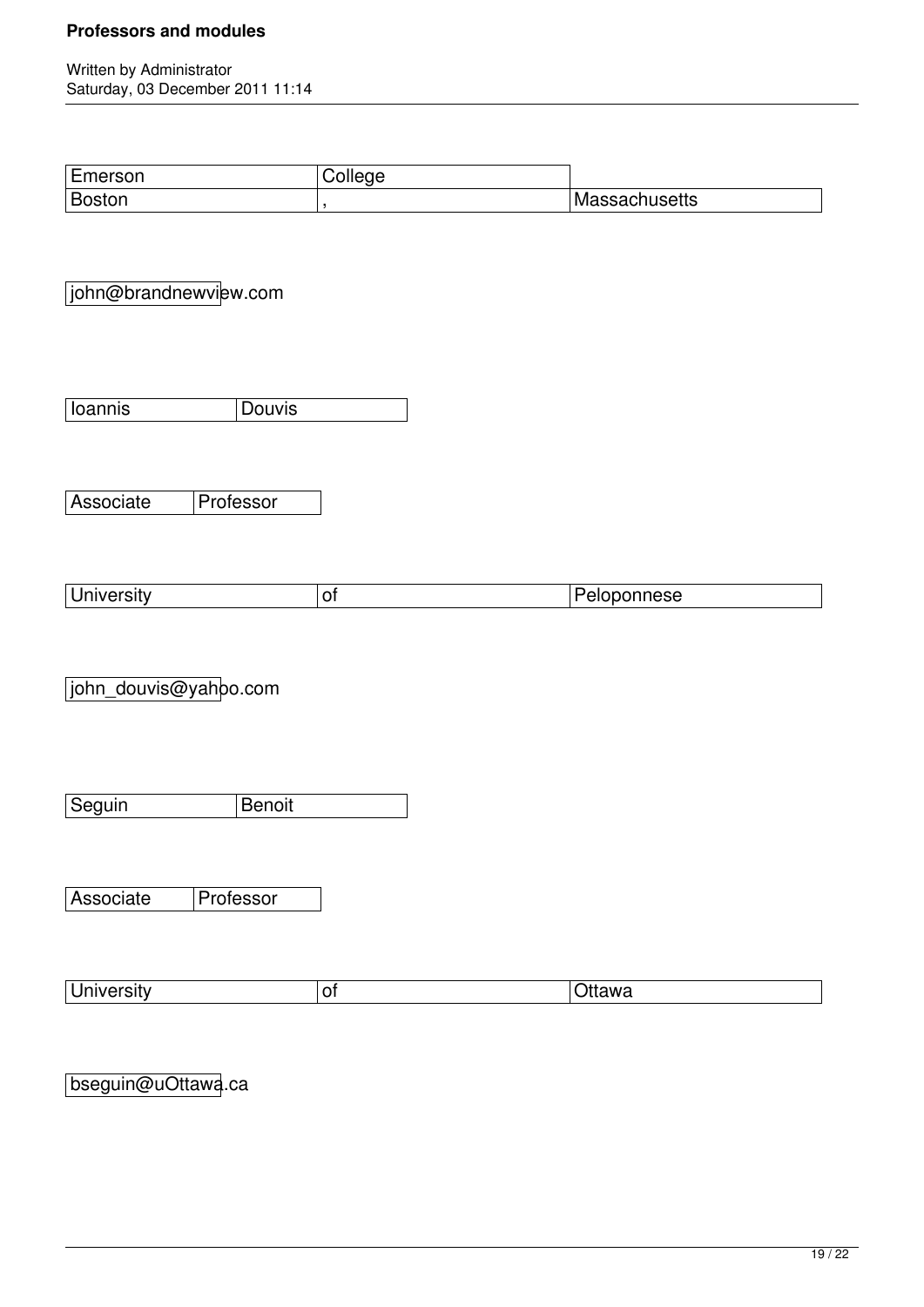Written by Administrator Saturday, 03 December 2011 11:14

## **O5: Strategic and operational planning of major sports events**

| Thanos            | <b>Kriemadis</b> |               |             |  |
|-------------------|------------------|---------------|-------------|--|
|                   |                  |               |             |  |
|                   |                  |               |             |  |
| Professor         |                  |               |             |  |
|                   |                  |               |             |  |
| <b>Univerity</b>  | $\mathsf{of}$    |               | Peloponnese |  |
|                   |                  |               |             |  |
|                   |                  |               |             |  |
| thanosk@uop.gr    |                  |               |             |  |
|                   |                  |               |             |  |
|                   |                  |               |             |  |
| Liargovas         | Panagiotis       |               |             |  |
|                   |                  |               |             |  |
| Professor         |                  |               |             |  |
|                   |                  |               |             |  |
|                   |                  |               |             |  |
|                   |                  |               |             |  |
|                   |                  |               |             |  |
| <b>University</b> | $\circ$          |               | Peloponnese |  |
|                   |                  |               |             |  |
| liargova@uop.gr   |                  |               |             |  |
|                   |                  |               |             |  |
|                   |                  |               |             |  |
|                   |                  |               |             |  |
| Kristine          | Margaret         | <b>Toohey</b> |             |  |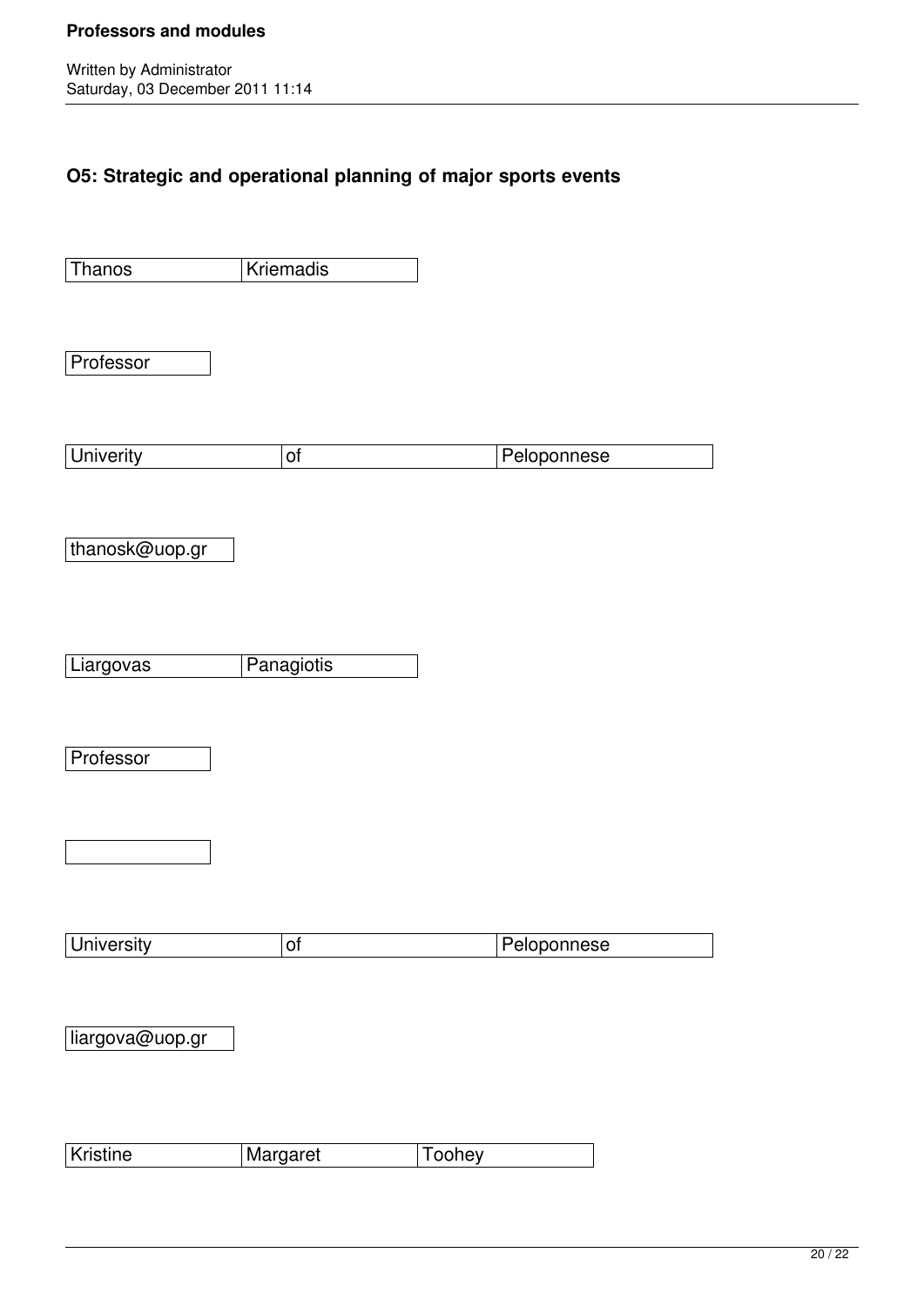Written by Administrator Saturday, 03 December 2011 11:14

Professor

| Griffith                                      | <b>University</b> | $\,$           | Australia |
|-----------------------------------------------|-------------------|----------------|-----------|
|                                               |                   |                |           |
|                                               |                   |                |           |
| k.toohey@griffith.edu.au                      |                   |                |           |
|                                               |                   |                |           |
|                                               |                   |                |           |
|                                               |                   |                |           |
|                                               |                   |                |           |
| Gerhard<br>Trosien                            |                   |                |           |
|                                               |                   |                |           |
|                                               |                   |                |           |
| Professor                                     |                   |                |           |
|                                               |                   |                |           |
|                                               |                   |                |           |
|                                               |                   |                |           |
| <b>University</b>                             | $\mathsf{d}$      | Applied        | Sciences  |
|                                               |                   |                |           |
|                                               |                   |                |           |
|                                               |                   |                |           |
|                                               |                   |                |           |
|                                               |                   |                |           |
|                                               |                   |                |           |
| gerhard.trosien@t<br>$\overline{\phantom{0}}$ | online.de         |                |           |
|                                               |                   |                |           |
|                                               |                   |                |           |
|                                               |                   |                |           |
|                                               |                   |                |           |
| Kosta                                         | Georgios          |                |           |
|                                               |                   |                |           |
|                                               |                   |                |           |
| Associate<br>Professor                        |                   |                |           |
|                                               |                   |                |           |
|                                               |                   |                |           |
|                                               |                   |                |           |
| Democritus                                    | <b>University</b> | o <sub>f</sub> | Thrace    |